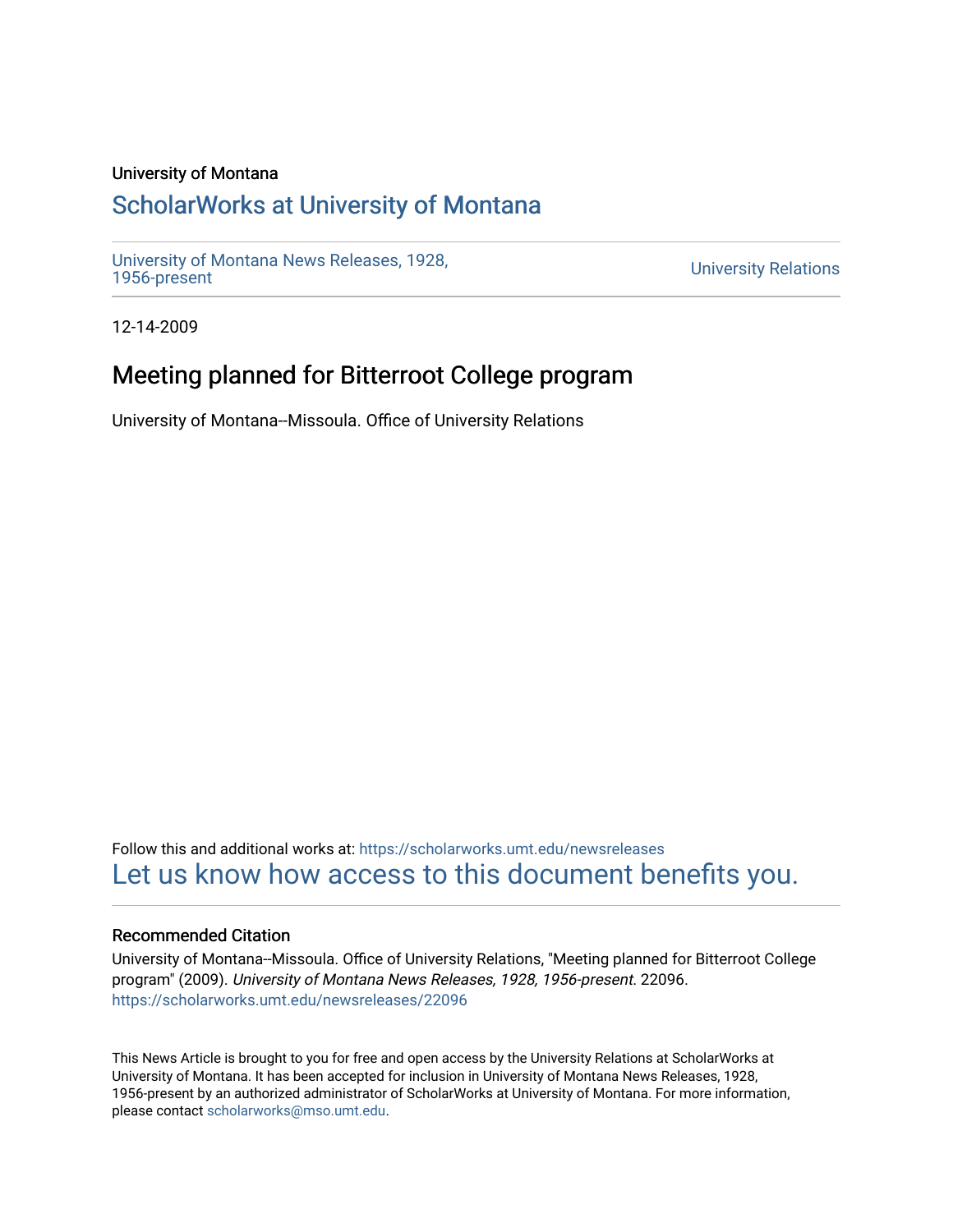

UNIVERSITY RELATIONS • MISSOULA. MT 59812 • 406.243.2522 • FAX: 406.243.4520

### K E L

Dec. 14, 2009

**Contact:** Victoria Clark, interim director, Bitterroot College Program of UM, 406-375-0100, [victoria.clark@umontana.edu.](mailto:victoria.clark@umontana.edu)

### **MEETING PLANNED FOR BITTERROOT COLLEGE PROGRAM**

#### **HAMILTON -**

The Bitterroot College Program Steering Committee will hold a meeting at 3 p.m. Thursday, Dec. 17, at the Bitterroot National Forest Headquarters, located at 1801 N. First St. in **Hamilton.**

The steering committee is a public board and welcomes members of the public to observe and participate at its meetings.

Agenda topics will include operational and educational planning issues. The meeting agenda will be available Monday, Dec. 14, on the BCP Web site at http://www.umt.edu/bcp (click on "Meetings" under "Steering Committee") or by calling BCP Interim Director Victoria Clark at 406-375-0100 or e-mailing [victoria.clark@umontana.edu.](mailto:victoria.clark@umontana.edu)

The BCP Steering Committee is a collaborative group composed of local Ravalli County stakeholders, University of Montana officials and state higher education representatives. The committee is charged with planning an entity to provide responsive and sustainable adult and higher education opportunities to the residents of Ravalli County.

BCP currently offers six UM College of Technology courses in the Hamilton area.

VC/bd